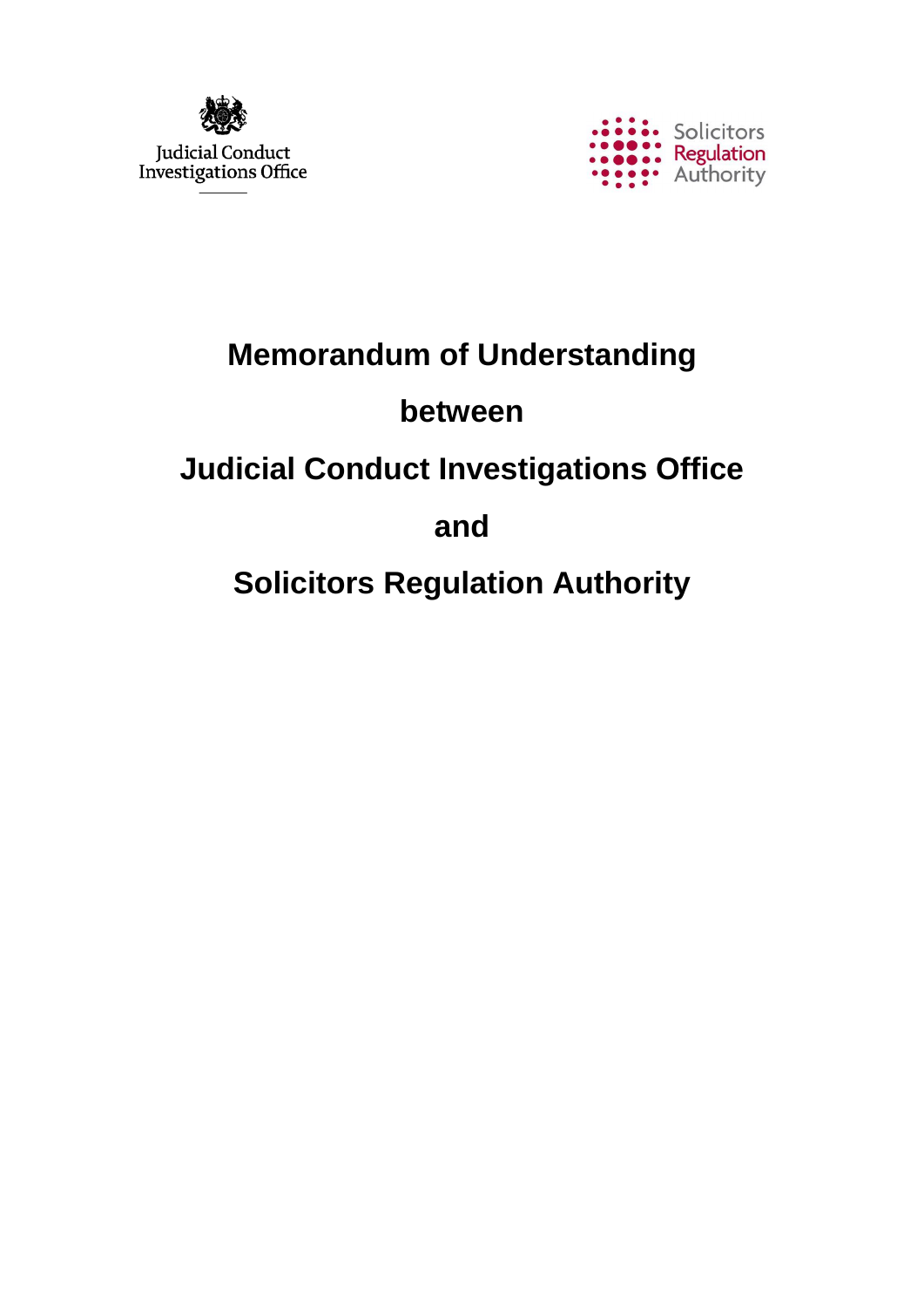## **Introduction**

- 1. The Judicial Conduct Investigations Office (JCIO) is subject to a statutory framework in relation to disclosure of information held for the purposes of, complaints about, and discipline of, judicial office holders. The Solicitors Regulation Authority (SRA) regulates in the public interest. The parties recognise that where a judicial office holder (in their capacity as a member of the legal profession) is also regulated by the SRA, there are circumstances where the disclosure of information is necessary to ensure the public is protected or to allow for the proper consideration and determination of the conduct of a judicial office holder who is also regulated by the SRA.
- 2. The aims of this Memorandum of Understanding include:
	- to identify the circumstances in which information can be properly and proportionately disclosed; and
	- to provide a framework for the lawful disclosure of information between the SRA and the JCIO.
- 3. The JCIO and the SRA recognise and respect their differing statutory duties, operational priorities and constraints and requirements.

## **Legal status and effect**

- 4. Nothing in this Memorandum of Understanding shall, or is intended to:
	- create any legal or procedural right or obligation which is enforceable by either of the parties against the other; or
	- create any legal or procedural right or obligation which is enforceable by any third party against either of the parties, or against any other third party; or
	- prevent either of the parties from complying with any law which applies to them; or
	- fetter or restrict in any way whatsoever the exercise of any discretion which the law requires or allows the parties to exercise; or
	- create any legitimate expectation on the part of any person that either of the parties to this Memorandum of Understanding will do any act (either at all, or in any particular way, or at any particular time), or will refrain from doing any act.
- 5. Nevertheless, the parties are genuinely committed to pursuing the aims and purposes of this Memorandum of Understanding in good faith, and intend to act in accordance with its terms on a voluntary basis.

## **Roles and responsibilities**

6. The SRA is the independent regulatory body established by the Law Society for the regulation of legal services by law firms and solicitors in England & Wales. The SRA's powers arise from various statutes and regulations including the Solicitors Act 1974, the Administration of Justice Act 1985, the Courts and Legal Services Act 1990, the Legal Services Act 2007 and the SRA's Handbook: <http://www.sra.org.uk/solicitors/handbook/welcome.page> In some cases, those holding judicial office are also regulated by the SRA.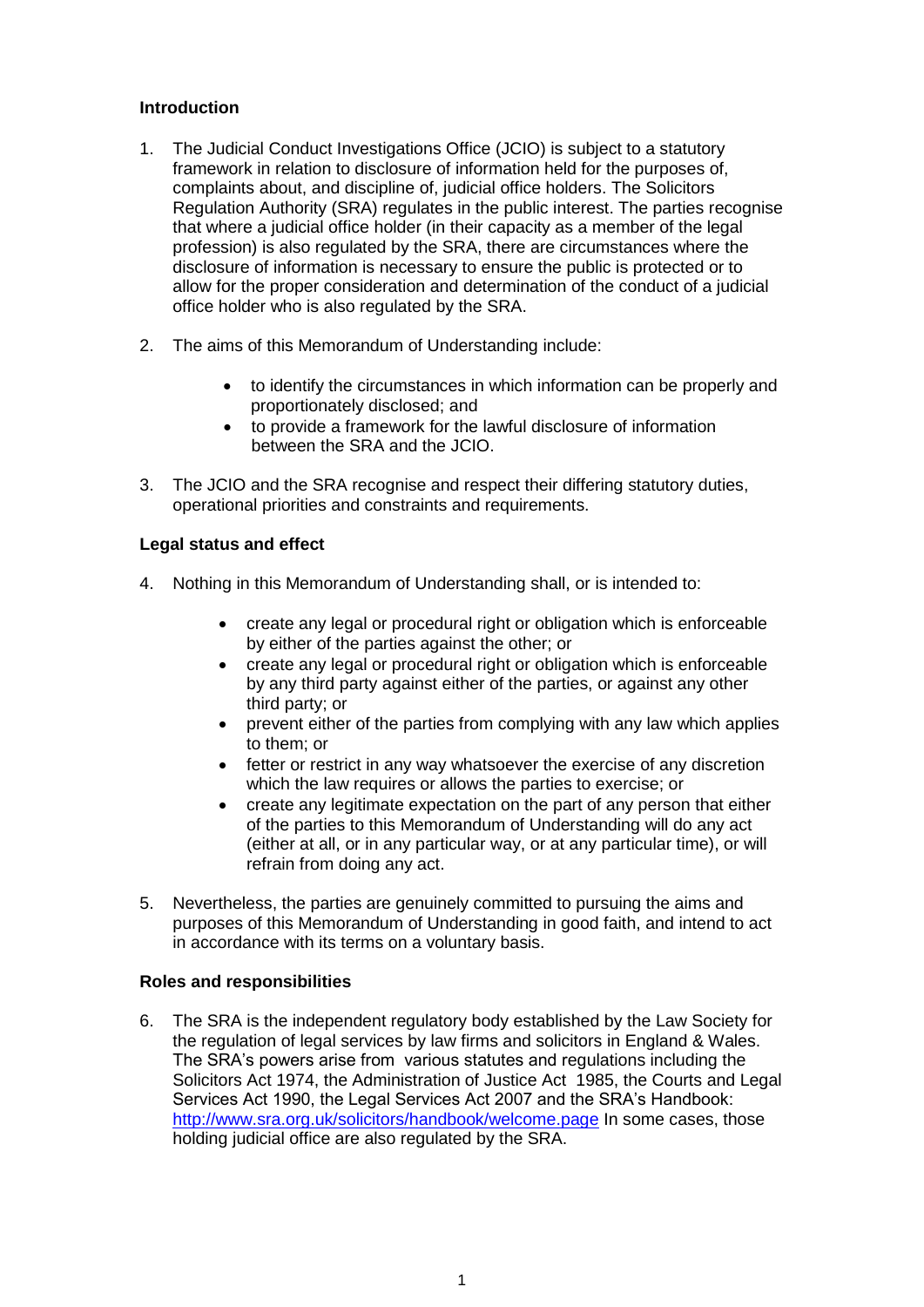- 7. The SRA has statutory and rule-based powers to require the production of documents or information, such as section 44B of the Solicitors Act 1974 and section 93 of the Legal Services Act 2007.
- 8. The Constitutional Reform Act 2005 ('the Act') gives the Lord Chancellor and the Lord Chief Justice disciplinary powers in relation to judicial office holders in England and Wales. This memorandum relates to judicial office holders in England and Wales who are also regulated by the SRA. That Act also makes provision for regulations to be made setting out the procedures that are to be followed in the investigation and determination of allegations of misconduct by judicial office holders.
- 9. The Judicial Discipline (Prescribed Procedures) Regulations 2014 ('the Regulations') are made in exercise of those powers, and the Judicial Conduct (Judicial and other office holders) Rules 2014; the Judicial Conduct (Tribunals) Rules 2014 and the Judicial Conduct ( Magistrates) Rules 2014 also form part of the legal framework governing the handling of misconduct by judicial office holders. Provision is made in the regulations for the JCIO to be established for the purpose of performing functions under the Regulations and the Rules. Accordingly, the JCIO handles complaints and provides advice and assistance to the Lord Chancellor and Lord Chief Justice in relation to the exercise of their disciplinary powers.
- 10. The JCIO is subject to duties of confidentiality provided by section 139 of the Act, prohibiting disclosure of any information relating to an identified or identifiable individual where such information is given for the purposes of dealing with judicial appointments, complaints or discipline. Such information may only be lawfully disclosed in specified circumstances:
	- each party to whom the information relates consents; or
	- disclosure is for, and is necessary for, the exercise of functions under specified relevant provisions; or
	- disclosure is for, and is necessary for, the exercise of functions under section 11(3) of the Senior Courts Act 1981; or
	- disclosure is necessary for the exercise of disciplinary powers pursuant to section 108 of the Constitutional Reform Act 2005; or
	- disclosure is required under rules of court or a court order for the purposes of legal proceedings of any description.
- 11. In addition, regulation 18 of the Regulations makes provision for the Lord Chancellor and the Lord Chief Justice to publish information about disciplinary proceedings or the taking of disciplinary action, and such disclosure is not prevented by section 139.
- 12. The parties must also act in compliance with the General Data Protection Regulation (GDPR) (as later saved by the EU Withdrawal Bill), the Data Protection Act 2018, and any relevant codes of conduct or certifications when handling personal data.

## **Disclosure of information by the JCIO to the SRA**

13. Where there is a risk, or possible risk, to the public such that it is necessary for the SRA to exercise its regulatory powers and the JCIO is in possession of information which is relevant to the exercise of those powers, the JCIO, as soon as practicable, agrees to: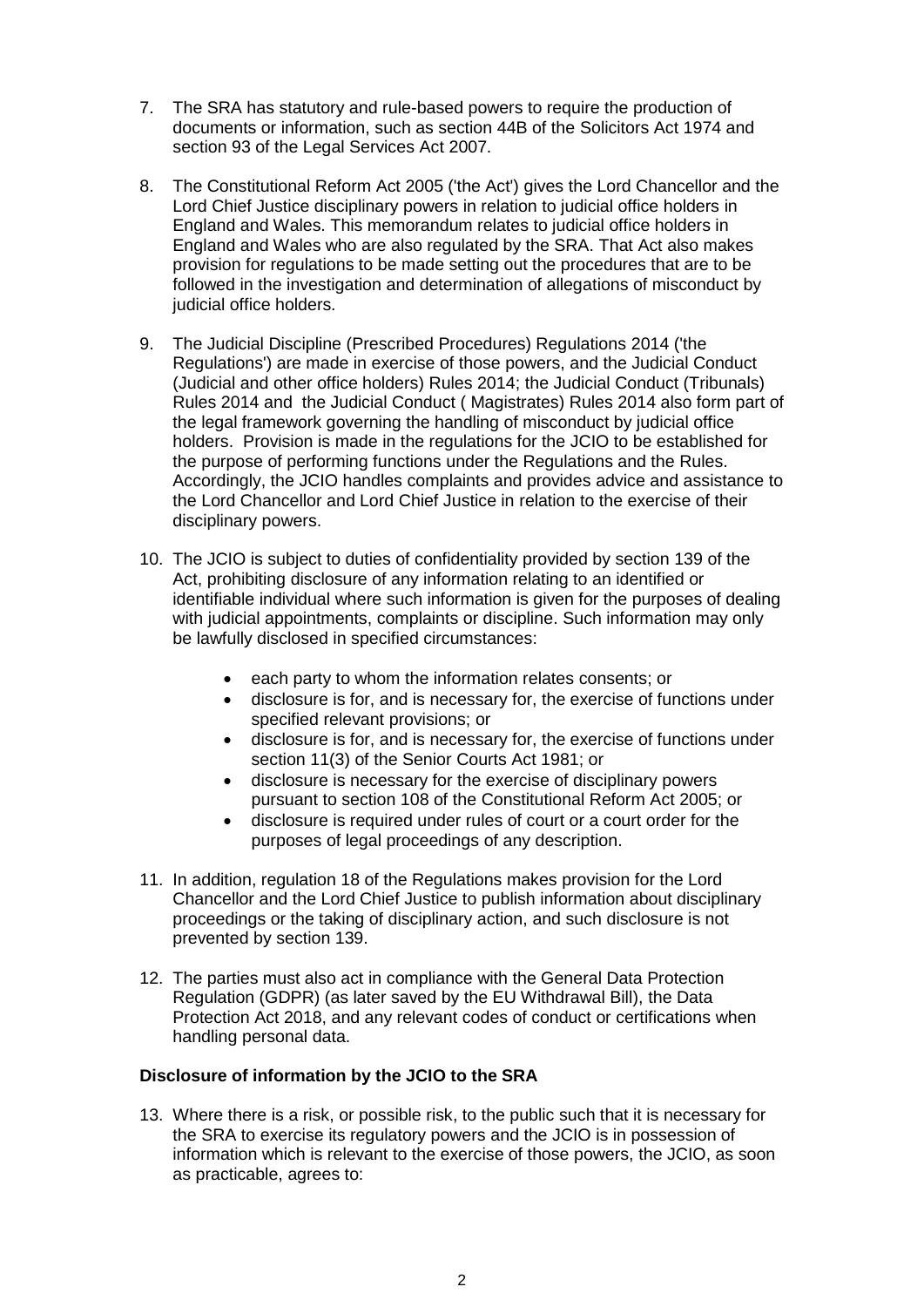- to seek the consent of each person who is the subject of the information held (subject to section 139(5) of the Act); or
- where appropriate, ask the SRA to consider doing so.
- 14. Such disclosure is, if necessary, to be made during the investigation by the JCIO.
- 15. Where the Lord Chancellor and Lord Chief Justice have made a final determination and where such a decision is either published in accordance with the Lord Chancellor and Lord Chief Justices' Publication Policy, or where a decision has not been published, but where the JCIO considers there is a possible risk to the public, the JCIO agrees to
	- seek the consent of each person who is the subject of the information held (subject to section 139(5) of the Act) or, where appropriate, ask the SRA to consider doing so; or
	- engage the publication of decision provisions of section 139 (6) and regulation 18 of the Regulations.
- 16. Alternatively, the SRA may obtain an Order from the High Court pursuant to S44BB of the Solicitors Act 1974 requiring the JCIO to disclose information.

## **Disclosure of information by the SRA to the JCIO**

- 17. Where it is lawful the SRA agrees to disclose information to the JCIO provided the SRA is satisfied:
	- the SRA is able to comply with the GDP (as later saved by the EU Withdrawal Bill), the Data Protection Act 2018 and any relevant codes of conduct or certifications, the Human Rights Act 1998 and any common law principles of confidentiality, privacy and LPP; and
	- the SRA is satisfied the JCIO is reasonably considered able to take appropriate action upon the information.

## **Exchange of information between the parties**

- 18. The recipient of information received from the other party will:
	- comply at all times with the GDPR (as later saved by the EU Withdrawal Bill) the Data Protection Act 2018 and any relevant codes of conduct or certifications and any related or analogous legislation;
	- keep the information secure; and
	- use the information only for purposes for which it was disclosed to it.
- 19. The parties agree to ensure that disclosures to the other party are lawful.
- 20. The disclosing party also agrees to confirm or notify the recipient of:
	- any additional restrictions on the use to which the information can be put; and
	- any specific restrictions which apply to the onward disclosure of the information.